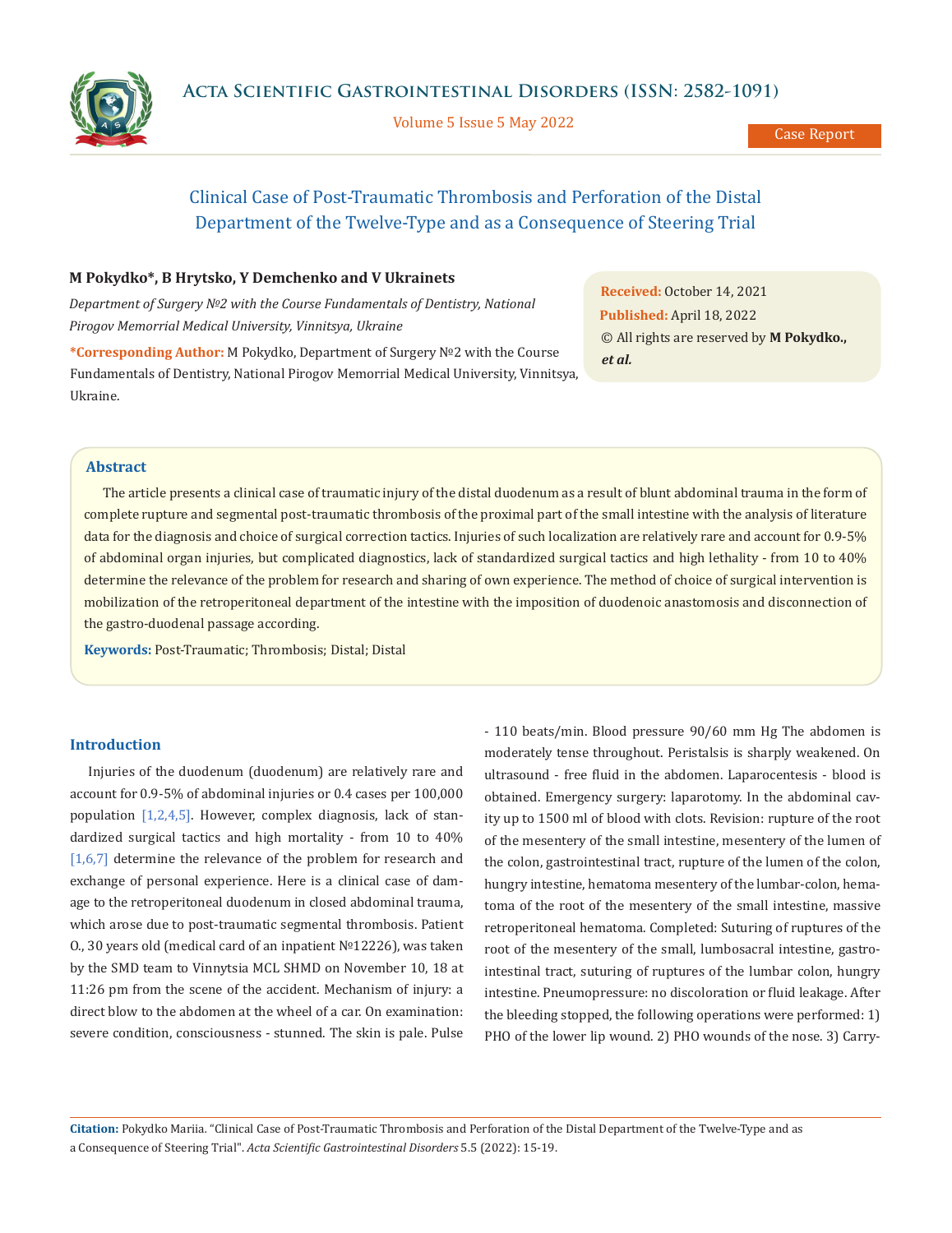ing a needle for the heel bone for skeletal extraction for a fracture of the tibia of the right lower extremity.4) Plaster immobilization of the left forearm for a fracture of the radial bone on the left.

In the postoperative period he was in VAIT №1, from where on 12.11.18 he was transferred to the polytrauma department. At 15:00 on the same day, there was discharge from the drains of the small intestine. Consilium created. 11/12/2018 - relaparotomy. Up to 1000 ml of bile content was detected. In the area of the ligament of Treitz, the small intestine is blue-purple for 15 cm, above the ligament (after mobilization) the duodenum is the same color for 5-7 cm with a gap of 3/4 of the lumen. This is regarded as post-traumatic vascular thrombosis duodenum and initial small intestine with necrosis and perforation of the duodenum into the retroperitoneal space. The pancreas is enlarged, swollen, with hemorrhages, the gallbladder is enlarged, tense. Performed: mobilization of the duodenum according to Dederer with resection of the distal part of the duodenum and hungry intestine (up to 20 cm), duodenojejunostomy "end to side" after mobilization of the duodenum according to Kocher, gastrojejunostomy, sacchariasis, exclusion, exclusion.

The patient was diagnosed with clinical: I. Severe connective tissue injury: traumatic brain injury. Concussion. Slaughter wounds of the lower lip, nose. Closed blunt chest injury. Heart and lung contusion. Traumatic pulmonitis. Closed abdominal trauma with damage to internal organs: rupture of the root of the mesentery of the small intestine, mesentery of the lumbar colon, gastrointestinal ligament. Rupture of the lumbar-colon, hungry intestine. Hematoma of the mesentery of the lumbar colon. Hematoma of the root of the mesentery of the small intestine. Slaughter, post-traumatic segmental vascular thrombosis of the duodenum and initial small intestine with necrosis and perforation of the duodenum into the retroperitoneal space. Massive retroperitoneal hematoma. Hemorrhagic shock III. Traumatic shock of the III century. Closed fracture of the left radial bone in a typical place with displacement. Closed fracture of the tibial elevation of the left tibia without displacement. Closed fragmentary fracture of the right calcaneus with heel dislocation of the foot.

ІІ. Intra-abdominal bleeding. Posthemorrhagic anemia of the III century. Post-traumatic pancreatitis. Posttraumatic bilateral polysegmental lower lobe pneumonia.

In the postoperative period was in VAIT№1, where he received therapy: poseneg 2.0 in/in kr. 3 r/d; ornidazole 100ml in/in kr. 2  $r/d$ .; levoflox 100 ml IV blood. 2  $r/d$ ; transton 5.0 in/in kr. 2  $r/d$ ; L-lysine 10 ml intravenously. 2 r/d.; etamzilat 2.0 in/in kr. 3 r/d; oktra 1.0 v/v kr. 2 r/d; glycosteril 400 ml iv cr. 2 r/d; neuromidine 100 ml intravenously cr. 2 r/d; gliaton 4.0 in/in kr. 2 r/d; pantasan 40 mg iv v kr 1 r/d; sorbilakt 200 ml in/in kr 2 r/d. Caver 2 ml in/in kr 3 r/d; omnopon 1 ml v/m 2 r/d; transfused 4 doses of air mass; 4 doses of SZP; albumin 20% 100ml IV blood. 1 r/d; 19.11.18, transferred to the surgical department, where he received: ceftriaxone 1.0 IV cr. 2 r/d (10 days); ornidazole 100ml in/in kr. 2 r/d (10 days); levoflox 100 ml iv 1 r/d (10 days), 5% -200ml solution of 5% glucose with KKB 100 mg and panangin 10 ml iv kr. 1r/d; caver 2 ml v/m 2 r/d; lactovit 1 caps. 2r/d, iron drug 2 ml v/m 2 r/d, fluconazole 150 mg.

The postoperative period was complicated by bilateral lower lobe polysegmental pneumonia. Drainage from the gallbladder was removed on the 8th day. Sutures were removed on day 9 (the lower corner of the wound healed with secondary tension). Abdominal drains were removed on day 10.

December 3, 2018 under SMA - operation: transosseous osteosynthesis of the right calcaneus with Ilizarov apparatus.

On December 10, 2018, the patient was discharged in satisfactory condition for outpatient treatment.

Thus, the above clinical case once again shows that the choice of surgery for duodenal injuries should be differentiated and determined by the general and intra-abdominal situation (concomitant damage to the pancreas, probable spread of thrombosis, degree of traumatic shock).

The duodenum is known to be the initial division of the small intestine, which is located to the right of the spine at level I of the lumbar vertebra, starting from the pyloric pulp and ending at the duodenal ligament of Treitz. Conventionally, the duodenum is divided into four departments. The upper (D1), in contrast to others, is located mostly intraoperitoneally, extends from the stomach dorsally and upwards, in the direction of the neck of the gallbladder. The second (D2), or descending (vertical), extends down at an acute angle to a length of 7-8 cm. The third (D3) transverse part of the duodenum, about 12 cm long, is located

**Citation:** Pokydko Mariia*.* "Clinical Case of Post-Traumatic Thrombosis and Perforation of the Distal Department of the Twelve-Type and as a Consequence of Steering Trial". *Acta Scientific Gastrointestinal Disorders* 5.5 (2022): 15-19.

16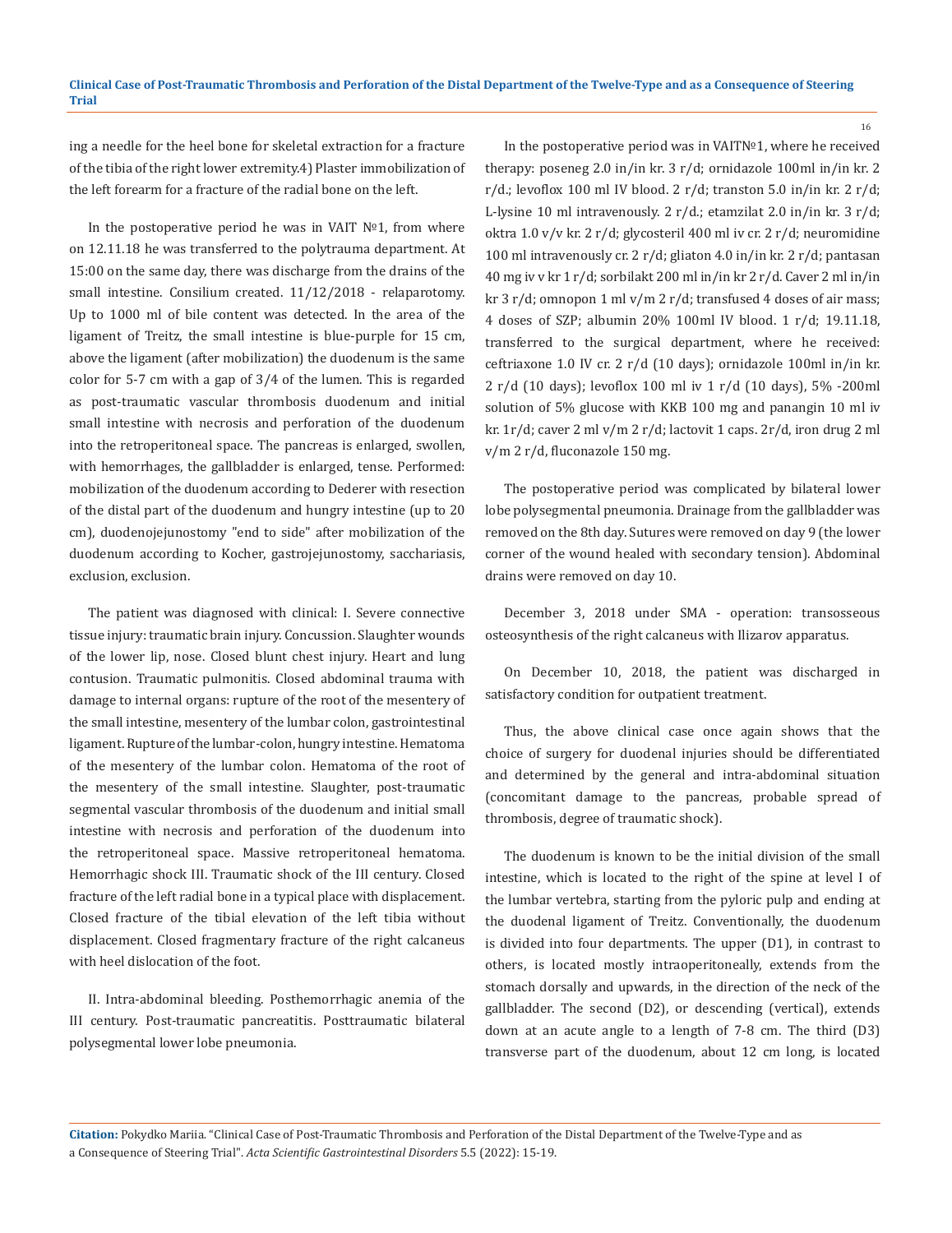horizontally and in front of the right ureter, below the inferior vena cava, lumbar spine and aorta; in front of it cross the superior mesenteric artery and vein. The fourth (D4) division is located along the spine and ends at the duodenal ligament of Treitz, 2-3 cm long. The anatomically deep location of the duodenum provides a strong enough protection for anterior and posterior injuries due to the spine and a massive muscle layer. As a result, mechanical damage is quite rare, but from a clinical point of view, such natural protection has negative consequences due to complex, sometimes late, diagnosis, which leads to the development of severe complications and high mortality. Thus, the period from injury to treatment is a determining factor that determines the likelihood of complications and, of course, the outcome of treatment. However, the complexity of the diagnosis leads to a delay in determining the damage to the duodenum > 12 hours. In 53%, and in 28% the diagnostic time exceeds  $> 24$  hours [8]. It is known that the delay in timely diagnosis of duodenal injury for more than a day, leads to an increase in mortality up to  $40\%$  [8], while the diagnostician at a later date causes mortality, which is close to 100% [8].

The first report of successful treatment of duodenal injury in blunt trauma of the abdomen belongs to Herczel (1896), the first perforation of the duodenum caused by a shot was described by Summers in 1904 [7]. Back in the early twentieth century. closed duodenal injuries ended in 100% mortality. Thus, statistical reports of 132 cases of duodenal injuries out of several. London clinics witnessed the death of all injured. In 1905 Goodvin reported 1 case of recovery, and in 1916 Miller - 5 successful cases out of 26 injured. An important achievement in the treatment of damage to the duodenum was, proposed by Kocher in 1903, the method of mobilization and revision of the retroperitoneal departments of the duodenum. The proposed method of disabling the passage through the duodenum Jamers also significantly improved the results of treatment. However, despite modern advances in surgery, anesthesiology, intensive care - the treatment of duodenal injuries remains a difficult and often thankless task, as the complexity of timely diagnosis, combination with other severe injuries of the abdominal cavity in 60-80%, still cause a high level of complications and mortality.

Isolated damage to the duodenum is rare. If during the urgent diagnosis of a closed abdominal injury it is possible to detect damage to the duodenum in a timely manner, then in most cases the primary reconstructive operations are successful. In cases of late diagnosis, not only is there a need for complex surgical procedures, but also increases the risk of serious complications, which leads to high mortality.

In most cases (up to 50%) with duodenal injury, primary suturing of the intestinal defect is performed [4,7]. Tactics for complex and late diagnosed injuries require the performance of various combined surgical techniques.

Today, surgeons widely use the classification proposed by the American Association for Surgery of Trauma (Duodenot Organ Ingury Scole), 1987, according to which there are 5 degrees of damage to the duodenum (Table 1).

| <b>Class</b> | <b>Type of</b><br>injury | <b>Description of injury</b>                                 | $ICD-10$ | $AIS-90$       |
|--------------|--------------------------|--------------------------------------------------------------|----------|----------------|
| And          | Haematoma                | Attracting one portion of<br>the duodenum                    | 863,21   | 2              |
|              | Gap                      | Partial thickness, without<br>perforation                    | 863,21   | 3              |
| П            | Haematoma                | Attracting more than one<br>part of 12 PCs                   | 863,21   | $\overline{2}$ |
|              | Gap                      | Розрив < 50% окруності                                       | 863,31   | 4              |
| Ш            | Gap                      | Gap 50% -75%<br>circumference D2                             | 863,31   | 4              |
|              |                          | Розрив 50% -100%<br>окружності D1, D3, D4                    | 863,31   | 4              |
| IV           | Gap                      | Gap > 75% of circumference<br>D <sub>2</sub>                 | 863,31   | 5              |
|              |                          | Involvement of an ampoule<br>or a distal common bile<br>duct |          | 5              |
| In           | Gap                      | Massive violation of the<br>duodenopancreatic complex        | 863,315  | 5              |
|              | Sudinniy                 | Deascularization of the<br>duodenum                          | 863,315* | 5              |

**Table 1:** Duodenal injury scale. **Note:** ICD-10 - ICD-10 (ed. 2016).

D1-first part of the duodenum; D2-second part of the duodenum; D3-third part of the duodenum; D4-fourth part of the duodenum According to Moore., *et al*. [6]; AIS - abbreviated scale of injuries (ed. 2005).

**Citation:** Pokydko Mariia*.* "Clinical Case of Post-Traumatic Thrombosis and Perforation of the Distal Department of the Twelve-Type and as a Consequence of Steering Trial". *Acta Scientific Gastrointestinal Disorders* 5.5 (2022): 15-19.

17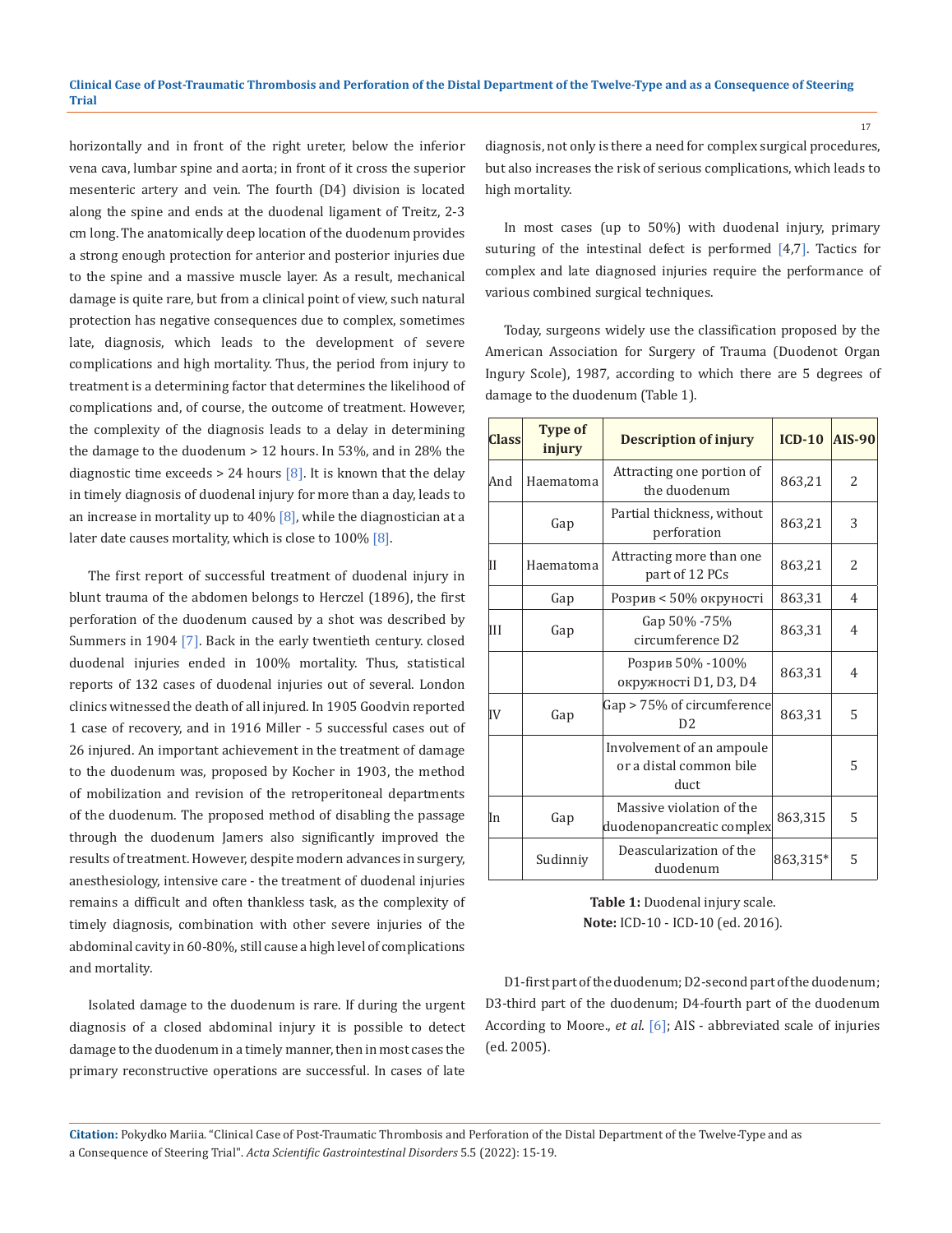Duodenal injury due to blunt abdominal injury accounts for 20% of all duodenal injuries  $[6,7]$ . The main mechanism of injury is a high-kinetic impact in the projection of the duodenum into the spine. The second part of the duodenum (D2) is most often damaged, the third (D3), the fourth (D4) and the first part (D1) are less common [3,7].

Grade I injuries can be treated non-operatively by placing a nasogastric tube and long-term parenteral nutrition, which give the lowest mortality (8.3%) [6].

In cases of grade I-II injuries (damage to D2 or D3 of the duodenum), "pyloric exclusion" is recommended (primary recovery of duodenal lesions, pyloric closure by gastrotomy, cholecystectomy with bile duct decompression and gastroenteroanastomosis  $[4]$ .

The surgery consists of an upper-middle median laparotomy (if necessary, supplemented by a cross-section), which allows to provide appropriate access and operative field. Adequate access, revision and manipulation of the duodenum require Kocher mobilization and Cattell-Braash maneuver (in case of D2 rupture), depending on the area of intestinal damage.

 The placement of the decompression probes described by Stone and Fabian in 1979 is another surgical alternative currently in use [7].

Grade III lesions, as in our patient, can be treated by resection and primary anastomosis or pyloric exclusion. Primary suturing or anastomosis is successful in 80% of cases [6].

 In cases of severe lesions of the duodenum (IV and V degree), exclusion of pyloric evacuation, as well as diverticulation of the duodenum (described by Berné in 1968, consisting of duodenoraphy, anthrectomy, gastrojejunostomy, stem vagotomy, devastation, ducts and jejunostomy), combined with pancreatectomy - provides a high mortality rate (30.8-58.8%). In case of complete duodenal rupture, adequate mobilization and final anastomosis are recommended. If the first portion is affected, an anthrectomy with duodenoraphy and reconstruction according to Billroth II is sufficient. In cases of either D3 or D4 of the duodenum, duodenojejunostomy according to Y Roux is the operation of choice  $[6,7]$ , as in our clinical case.

The use of laparoscopic access in duodenal injury was first described by Tygat in 2010. It can be considered safe for hemodynamically stable patients without other concomitant lesions [6].

Complications of operations for duodenal injuries include duodenal fistula (2% -16%), abdominal abscesses (15%), intestinal obstruction (5% -8%), and acute pancreatitis (0.5%) [7]. Early surgery within the first 24 hours reduces mortality from 25% to 6% [7].

#### **Conclusions**

Rupture of the duodenum after blunt trauma to the abdomen at the wheel - a statistically rare injury. In most cases, this is caused by a high-kinetic impact. It is rarely isolated, and is usually associated with other visceral lesions.

Early diagnosis is important to reduce complications and mortality, as most severe duodenal injuries require surgical treatment, the choice of which depends on the severity of the injury.

The method of choice for complete rupture of the duodenum in section D4 is its mobilization with the imposition of duodenojejunostomy according to Y Roux and disabling of the gastrointestinal duodenal passage.

#### **Resume**

The article presents a clinical case of traumatic injury to the distal part of the duodenum due to blunt trauma to the abdomen in the form of its complete rupture and segmental post-traumatic thrombosis of the proximal part of the jejunum with an analysis of the literature diagnostics and the choice of surgical tactics for the correction of similar injuries. Injuries of this localization are relatively rare and account for 0.9-5% among the injuries of the abdominal organs, but however, complex diagnosis, lack of standardized surgical tactics and high mortality - from 10 to 40% determine the relevance of the problem for research and exchange of own experience. The method of choosing surgical intervention is the mobilization of the transperitoneal part of the intestine with the imposition of duodenojunoanastomosis and the disconnection of the gastro-duodenal passage.

#### **Bibliography**

1. Semenyuk YS. "Observation of successful treatment of a patient with post-traumatic rupture of the duodenum department". *Hospital Surgery* № 2 (2011): 8687.

18

**Citation:** Pokydko Mariia*.* "Clinical Case of Post-Traumatic Thrombosis and Perforation of the Distal Department of the Twelve-Type and as a Consequence of Steering Trial". *Acta Scientific Gastrointestinal Disorders* 5.5 (2022): 15-19.